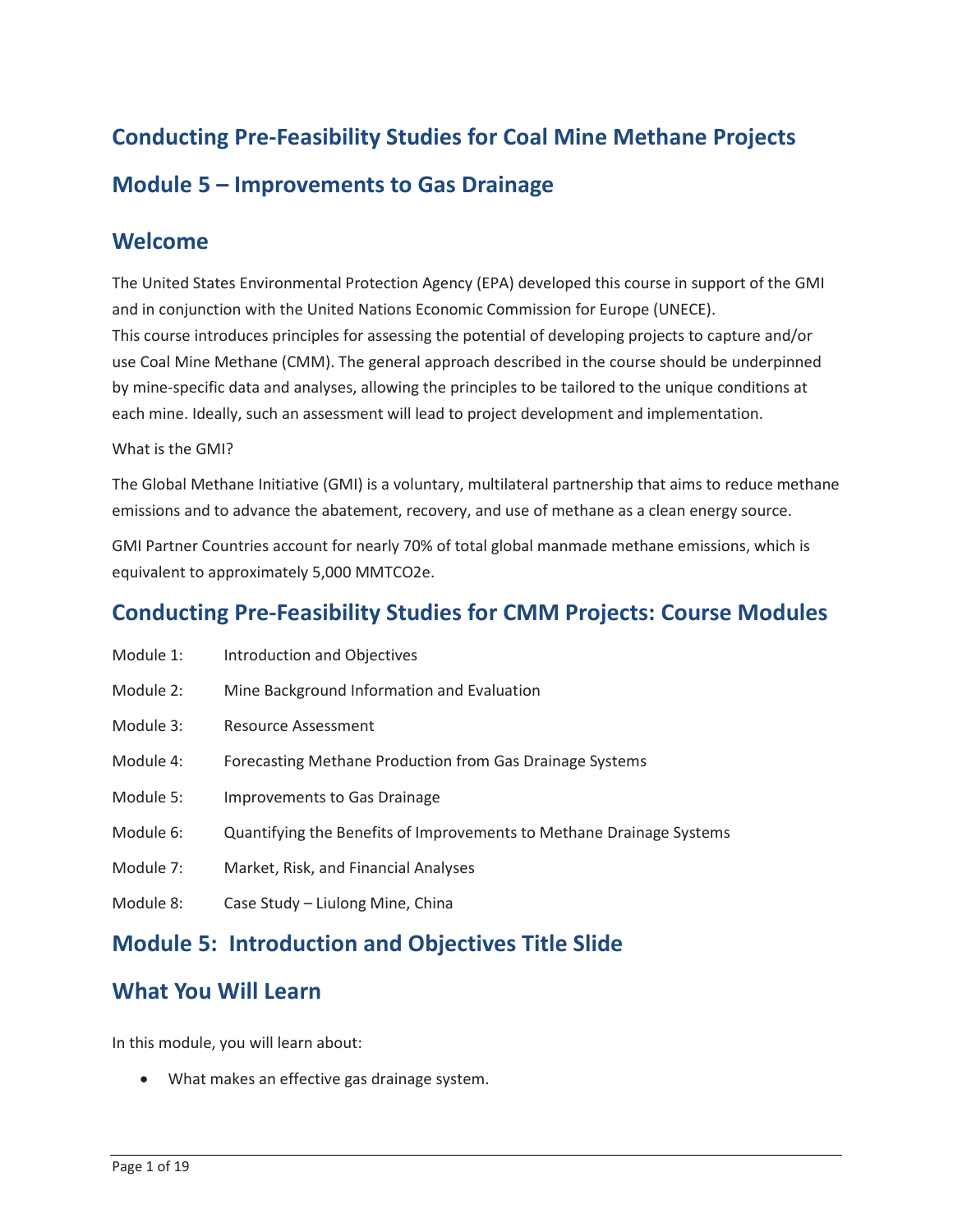- How to calculate gas drainage efficiency.
- Benefits of improving the effectiveness of gas drainage systems.
- Methods to improve gas drainage efficiency.

 This module builds on what you learned about gas drainage in Module 2: Mine Background Information and Evaluation and Module 3: Resource Assessment.

Time needed to complete this module – Approximately 60 minutes.

# **Overview of Mine Gas Drainage**

 Mine gas drainage refers to the capture and transport of gas, principally methane, through a system of that gas through a pipeline network to the surface. pre-mine and post-mine boreholes or drainage methods, followed by the collection and movement of

Mine gas drainage systems are developed to prevent methane from entering mine workings.

This mine gas can be diluted to safe levels by the mine's ventilation system.

Before proceeding, review the definitions of some key terms that will be presented in this module.

### **Drainage galleries**

 applied to draw the gas from the galleries into the pipeline system. Boreholes may be drilled from the Roadways – either existing or developed specifically for drainage – located above or below the mined seam. Galleries may be used for pre-mine or post-mine drainage. Pre-mine drainage galleries are driven (i.e., excavated) prior to mining. Boreholes are drilled from the gallery into the gas-bearing seams to extract gas prior to mining. For post-mine drainage, galleries are driven above the mined seam (superjacent) to capture migrating gas from gob areas. The galleries are sealed, and vacuum pressure is gallery to the gob area to enhance gob gas recovery.

### **Gas drainage system**

 vacuum pumps or compressors. The system is designed to transport gas from the mine workings to the surface where the gas is vented or used. Gas drainage systems are also referred to as gas capture systems and degasification collection systems. An integrated system that combines boreholes with a gas gathering system consisting of pipelines and

### **Gas gathering system**

 prime movers (e.g., vacuum pumps, compressors) that transport gas from borehole wellheads to the A system of pipelines, water and solids separation equipment, monitoring and control equipment, and surface.

### **Gas production**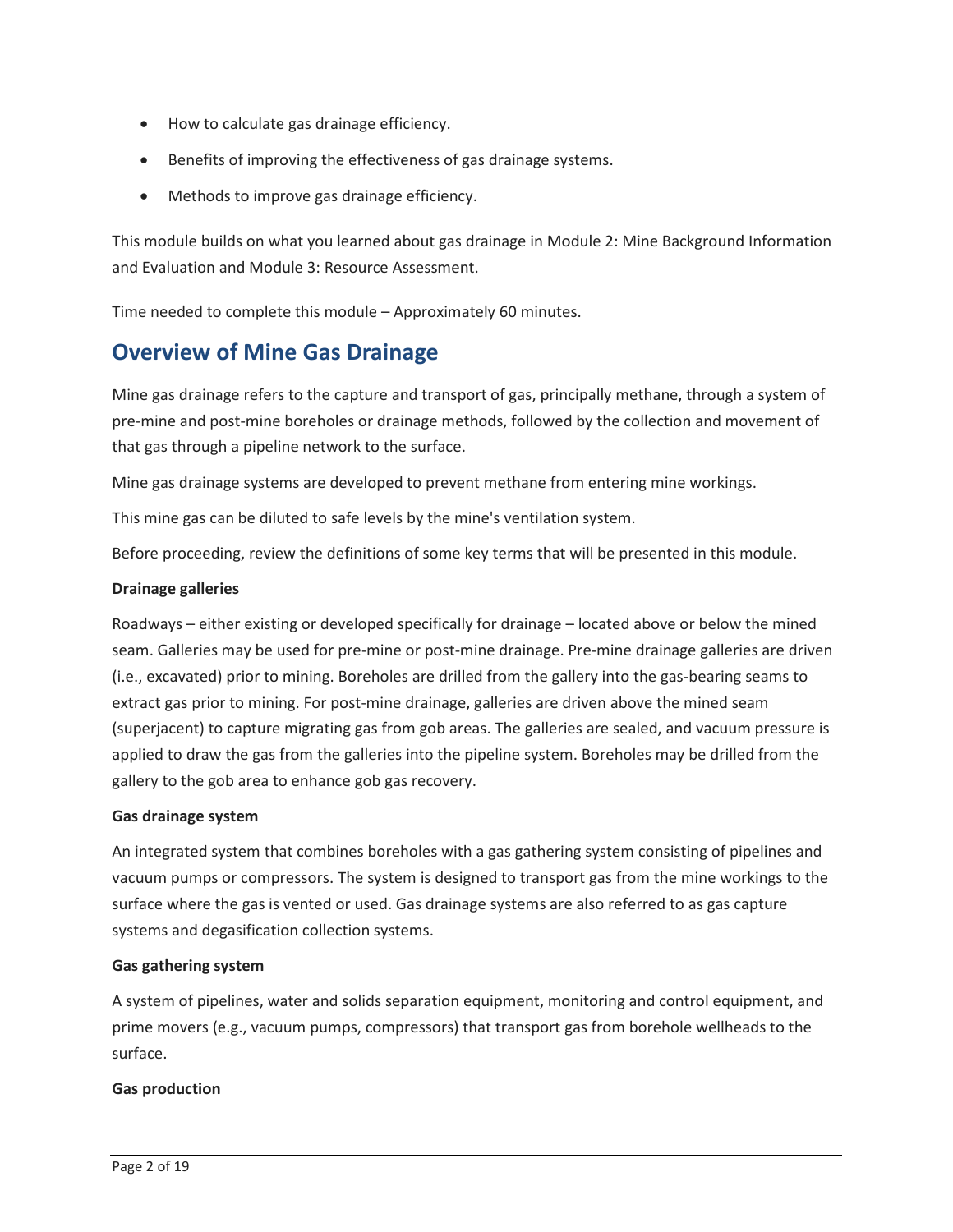The quantity of gas produced by pre-mine drainage and post-mine drainage systems.

### **Post-mine drainage boreholes**

 Boreholes drilled above or below the mined seam which produce methane from gob areas after the coal gob area is drawn into the boreholes. These are also commonly referred to as post-mine drainage seam is mined. Post-mine drainage boreholes can be drilled from the surface or in-mine. Initially, methane concentrations can be high, but concentrations will decline relatively quickly as air from the boreholes.

### **Pre-mine drainage boreholes**

 Boreholes drilled into the mined seam or adjacent gas-bearing rock and coal strata in advance of mining to remove methane before mining occurs. Pre-mine drainage boreholes can be drilled from the surface production ceases. Methane concentrations can be very high, and boreholes can produce gas for many or in-mine. Gas is produced in the boreholes before the coal seam is mined. Once mined-through, gas years in advance of mining. These are also commonly referred to as pre-drainage boreholes.

## **Mine Gas Drainage System Design**

Gas drainage systems are deployed at some, but not all, mines to maintain safe methane concentrations in the mine workings.

 depends on the type of mining (longwall vs. room and pillar) and geologic conditions. The design of gas drainage systems deployed (see Module 2: Gas Drainage Current Practices: Boreholes)

 Gas drainage systems can differ widely in design depending on the properties of the mine and other factors.

 Systems can be as small as one well, or they can be a complex network of multiple boreholes, gathering systems, and pumps.

# **Components of a Gas Drainage System**

Components of a gas drainage system include:

- Boreholes
- Gas pipeline to the surface
- Surface pump station

### **Schematic of a Gas Drainage System**

Components of a gathering system include:

• Gas conditioning and compressor station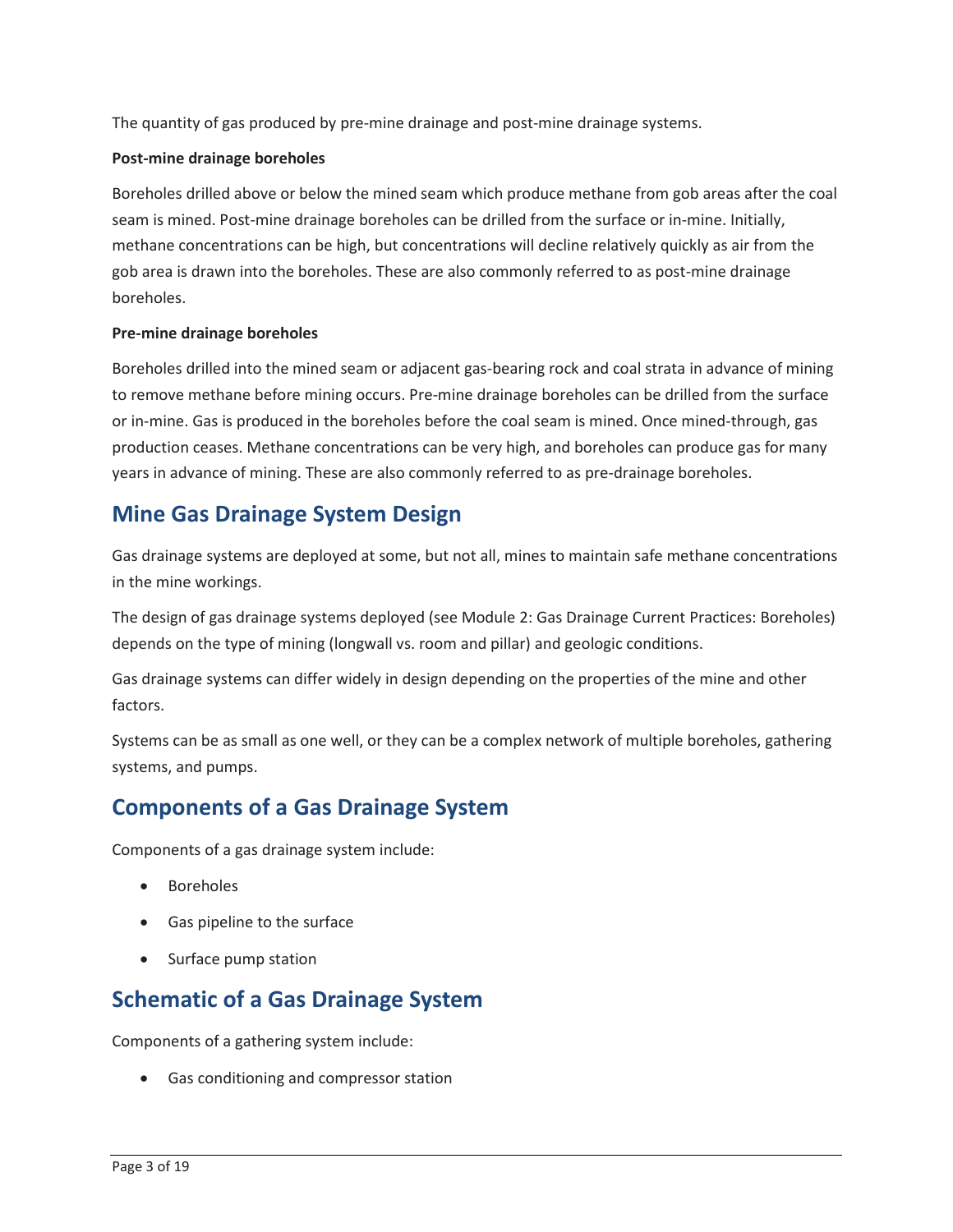- Vacuum pump station
- Dehydration and dust removal

# **What is an Effective Gas Drainage System?**

Gas drainage systems are considered to be effective if they produce a significant amount of methane with high gas recovery efficiencies and low air ingress into the drainage system:

- • Primary: Produce and transport enough gas to ensure that methane concentrations in the ventilation air do not exceed regulatory standards.
- Secondary: Maximize gas drainage to achieve enhanced safety, environmental mitigation, and energy recovery.

# **Methane Reduction Targets for an Effective Drainage System**

 The design of an effective gas drainage system should deliver the following methane emission reductions:

- 50-80% of gas emissions from a longwall district and 50% of total mine gas emissions
- ≥ 30% methane concentration by volume for post-mine drainage techniques
- ≥ 60% methane concentration by volume for pre-mine drainage methods

# **Calculating Gas Drainage Efficiency**

 To measure effectiveness of a gas drainage system, mine operators calculate gas drainage efficiency. During the mine evaluation stage of a pre-feasibility study, the CMM project developer should assess the efficiency of their proposed drainage system improvements.

Proposed improvements of the gas drainage efficiency should increase gas quantity and quality. Gas drainage efficiency is defined as the gas flow produced by the gas drainage system from a location, divided by the total gas produced from that location.

Drainage Efficiency (%) Calculation:

Volume of CH<sub>4</sub> drained (m<sup>3</sup>) / Volume of CH<sub>4</sub> in ventilation (m<sup>3</sup>) + Volume of CH<sub>4</sub> drained (m<sup>3</sup>)

### **Benefits of Improving Mine Gas Drainage**

### **Safer Mining**

- CH4 concentration ≥ 30%
- Reduces explosion risks, protecting mine staff and infrastructure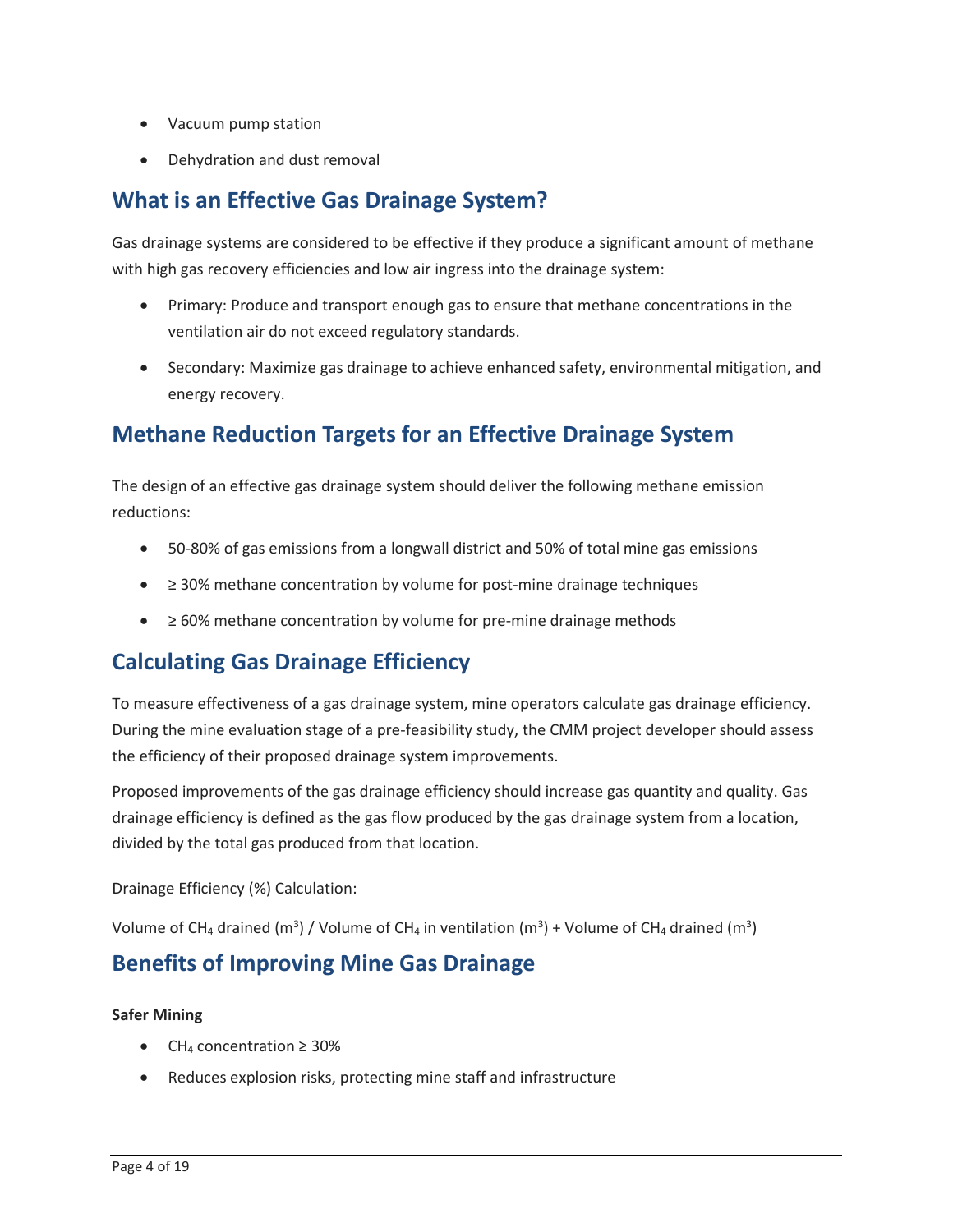#### **Core Business**

- Fewer coal production shutdowns or slowdowns
- Maintain or increase production capacity

#### **Socio-economic**

- Skilled job training and creation
- Direct and indirect cost savings for the mine

### **Energy and Environmental**

- Safe utilization of otherwise wasted gas resources
- Energy recovery
- GHG emission reductions

### **Opportunities to Improve Gas Drainage in a Pre-feasibility Study**

In a pre-feasibility study, potential improvements to gas drainage are based on the analysis of available data and a site visit, focusing on the greatest potential impact at a high level. A pre-feasibility study is not intended to present an assessment of all options. A more detailed and comprehensive review is typically undertaken for the full feasibility study.

There are four areas where a mine operator can look for improvements to increase gas drainage at the lowest possible costs:

- Optimize gas production
- Improve recovered gas quality
- Optimize drainage system efficiency
- Minimize costs of gas production

These areas are further described on the next few slides.

### **How to Increase Gas Drainage at Lowest Cost: Optimize Gas**

### **Production**

- • Ensure underground gas collection systems are maintained and free of water and solids accumulations.
- Ensure the system is designed to accommodate maximum expected produced gas volume (methane + air).
- Balance ventilation air with gas drainage volumes to meet methane concentration targets while effectively managing ventilation and drainage costs.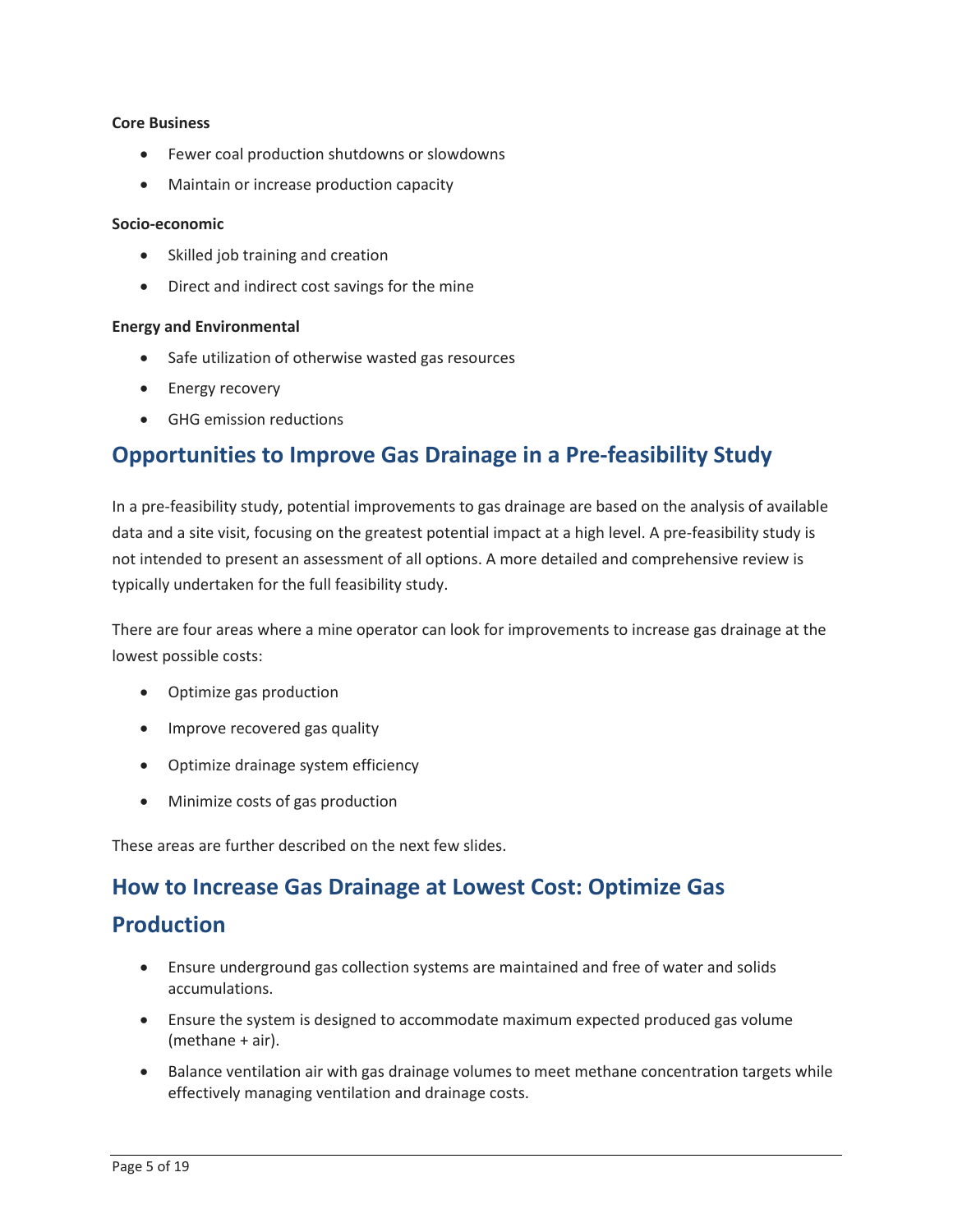# **How to Increase Gas Drainage at Lowest Cost: Improve Recovered Gas Quality**

- Improve borehole standpipe installation to achieve improved seal to minimize air intrusion, particularly when operated under vacuum.
- Regulate gas production based on gas quality at system, district, and borehole level, if possible.
- Regulate vacuum pressure based on gas quality at system, district, and borehole level, if feasible, to prevent dilution of post-mine drainage methane concentration.

# **How to Increase Gas Drainage at Lowest Cost: Optimize Drainage System Efficiency**

- • Optimize the number and type of boreholes/galleries based on gas drainage experience and projections of the gas resource:
	- o pre-mine/post-mine
	- o in-mine/surface
	- o directionally drilled, laterally drilled, vertically drilled boreholes
	- o underlying/overlying galleries
- gas recovery by building on degasification experience. • Ensure effective location and installation of boreholes and galleries in relation to longwall panels, longwall face, longwall district, development areas, gate roads and mains to maximize

### **How to Increase Gas Drainage at Lowest Cost: Minimize Costs of Gas**

### **Production**

- • Minimize the number of boreholes and cumulative length sufficient to meet gas production targets.
- • Adapt the most effective combination of drilling and completion techniques for coal and rock strata.
- Develop reasonable cost estimates for drilling and completion services (contracted vs. managed in-house).
- Manage system pressures based on recovered gas quality.

## **Overview of Methods to Improve Gas Drainage System Efficiency**

 Improving the efficiency of a gas drainage system will directly affect the quality and quantity of gas that is recovered. Gas drainage system efficiency can be improved through: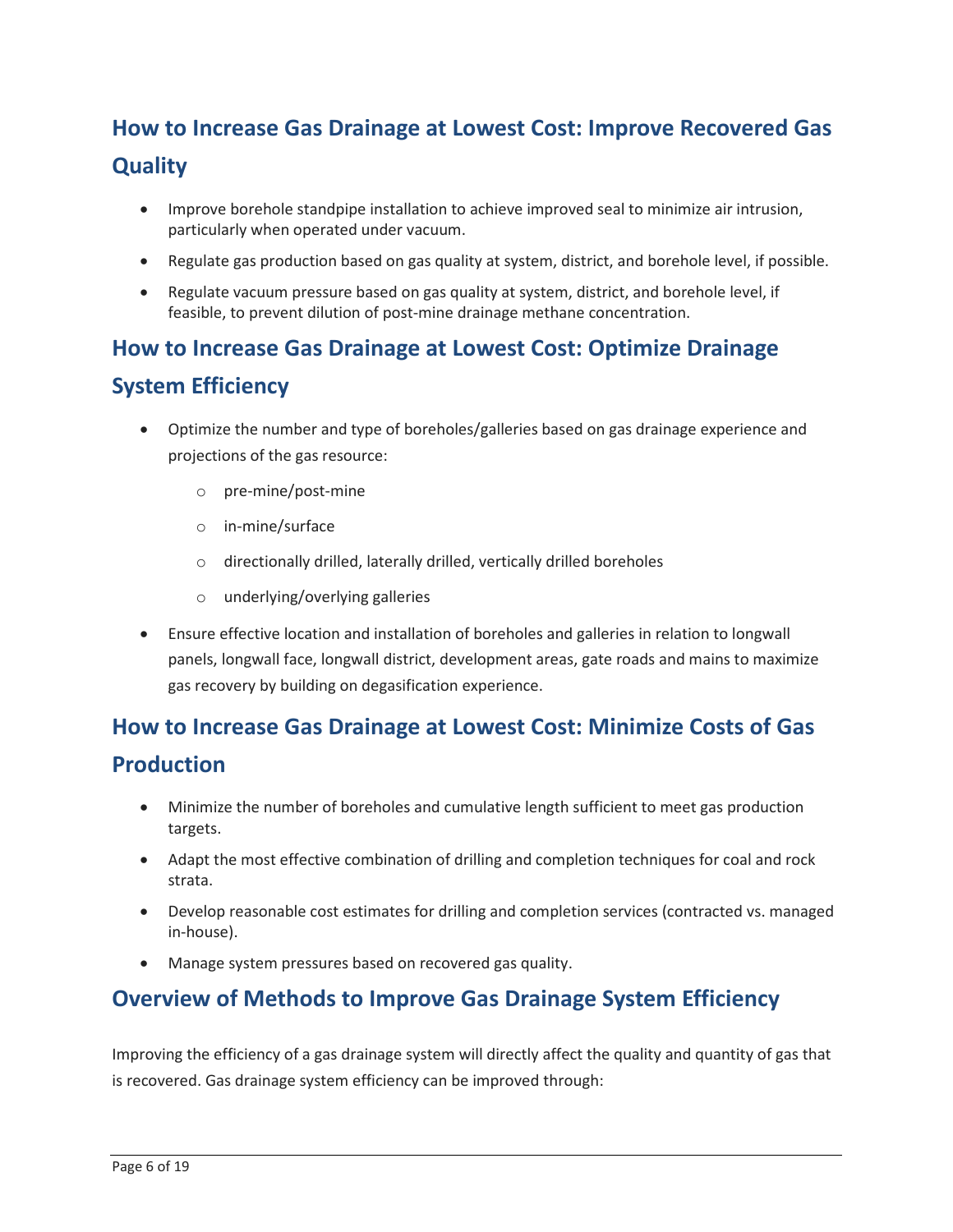- 1. Pre-mine drainage: Drilling in-seam boreholes in advance of mining.
- 2. Post-mine drainage: Drilling boreholes (vertical gob wells, cross-measure, directional horizontal gob boreholes, or gob drainage galleries) in advance of mining so that they are in place prior to under-mining but producing gas during and after the seam is being mined.
- 3. Optimizing the gas collection system to capture the gas drained from pre- and post-mine boreholes

# **Methods to Improve Gas Drainage System Efficiency: Assessment Tools**

 Regardless of the method chosen to optimize gas drainage, the project developer will need to forecast gas drainage system improvements through one of the methods described in Module 4: probabilistic methods, analytical methods, or reservoir simulation.

Reservoir simulation is an important tool in optimizing drainage efficiency. Simulations can help predict gas flow from different borehole placements, spacings, length, and diameters.

 correlate (history match) predicted gas production using known inputs in a reservoir simulator (see To improve confidence in the forecasting of gas drainage improvements, the project developer can Module 4) against historic gas production as a function of time.

### **Improving Pre-Mine Gas Drainage: Planning and Designing Boreholes**

Pre-mine improvements can include surface or in-mine vertical, horizontal, or directionally drilled wells.

Directionally drilled wells are becoming more common as a standard good practice, because they can:

- Enable longer reach.
- Initiate drainage with less development.
- Provide for more drainage time.

The optimal solution depends on many factors:

- Legal access to extract gas from the surface or underground
- Availability of in-country or regional drilling infrastructure
- Geologic, geomechanical, stress, and mining conditions
- Regulations
- Budget
- Regional culture and common practice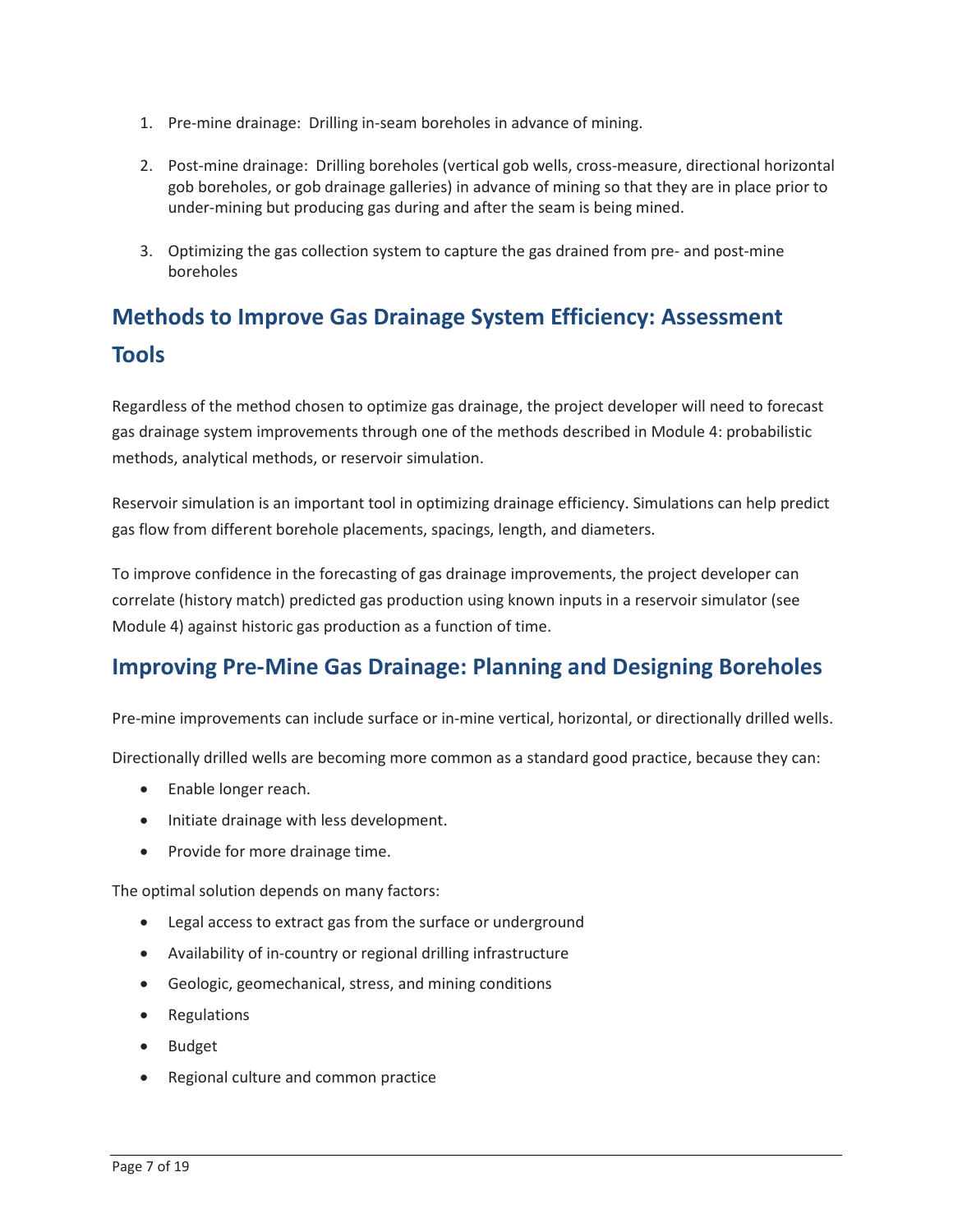# **Improving Pre-Mine Gas Drainage: Design Considerations for Boreholes**

### **Geologic/ Geomechanical**

- Coal seam friability
- Igneous intrusions
- In-situ and mining induced stresses

### **Reservoir**

- Gas content
- Diffusion time constant
- Adsorption/gas saturation
- Permeability
- Reservoir pressure, water saturation

#### **Model Simulation Outputs**

- Borehole spacing vs. drainage
- Gas production projection

### **Mining**

• Ensure mine operator and gas producer objectives align

### **Improving Pre-Mine Gas Drainage: Developing Improvement Plans**

Based on the initial reservoir simulation, an initial borehole design is made and a single longwall panel is modeled. After optimizing the design for the single panel, this design is then applied to the remaining longwall districts adjusting for differences in depths/gas contents, panel widths, etc.

Project developers should prepare a design and installation schedule for the improvements, and specify the length and spacing of the boreholes, pipeline requirements, etc., to allow for preparation of cost estimates.

Considerations for Future Implementation Plans

- Align with mine layout and production plan
- Define borehole layout
- Establish implementation schedule
- Project CMM production through life of the gob boreholes/wells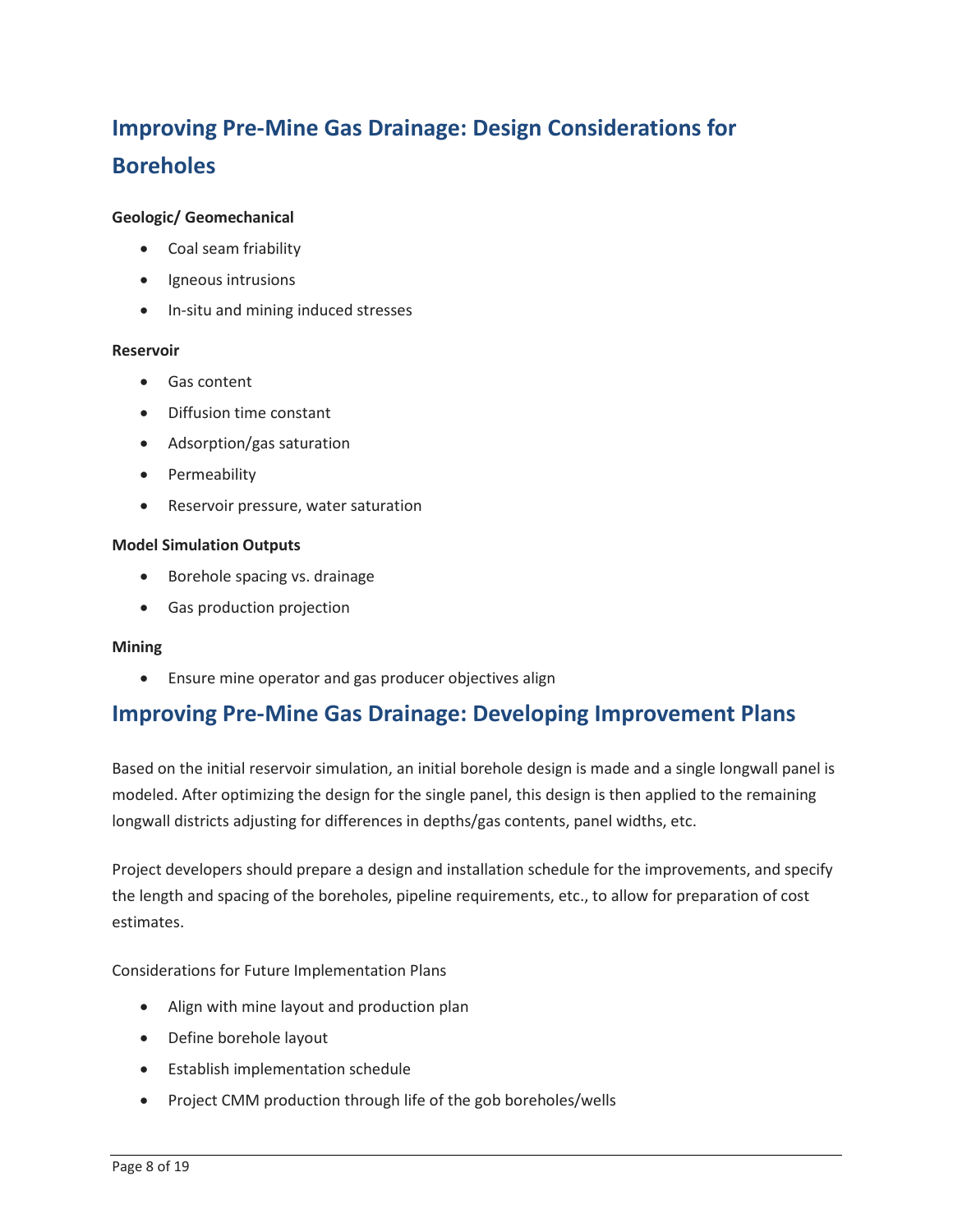# **Improving Gas Drainage at Different Stages: Pre-mine and Post-mine**

Although pre-mine methods can be very effective at producing gas with a high methane content while also reducing the in-situ gas content of the mined seam, they may not always be the most effective gas drainage method.

 In many of the world's coal basins, the low permeability of the coal seams (<0.1 millidarcy (mD)) and geologic characteristics of the seams (for example, soft coals and faulting) are not conducive to premining techniques.

 As shallow reserves are mined out and mining moves to deeper seams with complex geology and lower permeability, post-mine drainage may be necessary to remove gas from the workings.

## **Overview of Post-Mine Drainage Methods**

Gob (goaf) refers to the fractured, permeable ground above where coal has been extracted by longwall mining and the roof has collapsed.

 Where there are one or more coal seams above or below the worked seam, emissions from these seams can contribute to methane emissions into the workings, even potentially exceeding emissions from the mined seam.

Post-mine drainage methods involve intercepting methane released into the gob area before it can enter a mine airway.

 Gob gas can be extracted through vertical gob wells at the surface, cross-measure boreholes drilled at applied from underground or the surface, or through gob gas drainage galleries. These techniques are an angle above or below the working seam, through overlying or underyling horizontal gob boreholes successful when operated under vacuum.

## **Understanding Gob Gas Drainage Geomechanics**

Understanding all of the geomechanical characteristics is not necessary for a pre-feasibility study, but, if they are available, they can inform a skilled engineer when evaluating and designing improvements to post-mine drainage systems.

 often sufficient to estimate gob gas emissions in future areas with proposed improvements to drainage Depending on the gob gas drainage method, historical gob gas flow and methane concentrations are for a pre-feasibility study.

However, these characteristics, and the impact of changes to these characteristics, should be evaluated for a full-feasibility study and detailed system design.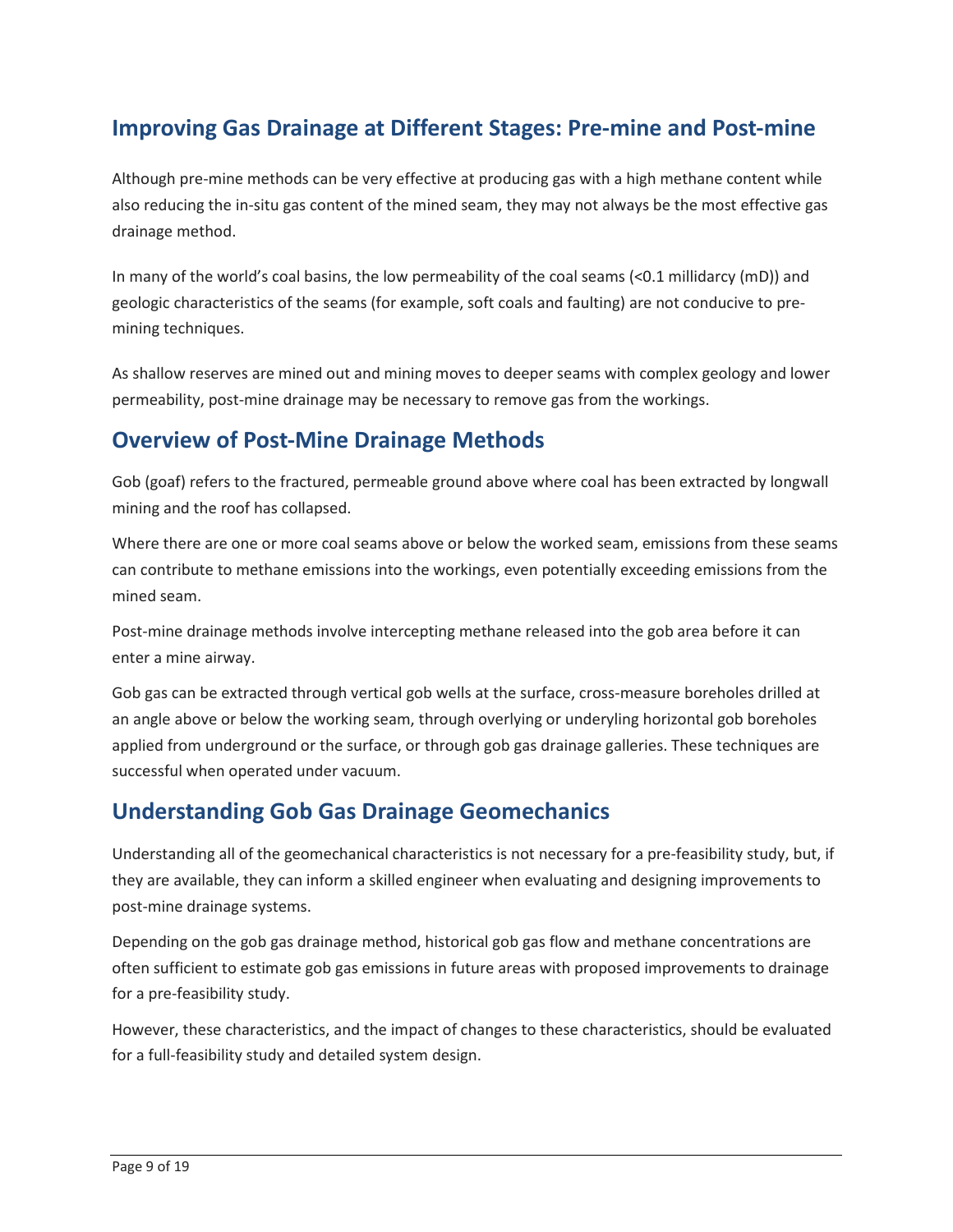Optimizing emission control and gas production from gob gas boreholes requires an understanding of the geomechanical characteristics of the surrounding strata and how this strata is affected by mining.

## **Understanding Gob Zone Characteristics for Modeling Improvements**

 The gob zone in a mined out seam includes critical vs. sub-critical panel width, stress re-distribution, cave height, cave characteristics, and zones where strata is under tension or re-compaction. These parameters are needed for inputs for modeling post-mine drainage improvements.

## **Improving Post-Mine Gas Drainage: Optimizing Gob Gas Drainage**

### **Available Technologies**

- Gob gas drainage galleries
- Cross-measure boreholes
- Vertical gob wells

### **Improved Technologies**

- Surface directional gob wells (angled or parabolic depending on surface access)
- Laterals over longwall panels directionally drilled from the surface
- Horizontal gob boreholes
- Directionally drilled cross-measure boreholes (modified cross-measure boreholes)

### **Implementation Requirements**

- Surface access
- Depth from surface
- Geomechanical characteristics

Free software is available from the U.S. NIOSH to model gas production from surface gob vent boreholes at [https://www.cdc.gov/niosh/mining/works/coversheet1805.html.](https://www.cdc.gov/niosh/mining/works/coversheet1805.html)

Engineering equations are also used to predict gob gas flow from boreholes.

### **Considerations for Gob Borehole Planning and Design**

Operational constraints can be addressed to optimize gob gas drainage performance. Considerations for gob borehole planning and design include:

### **Physical Considerations**

- Number of wells/boreholes
- Lateral and vertical placement
- Diameter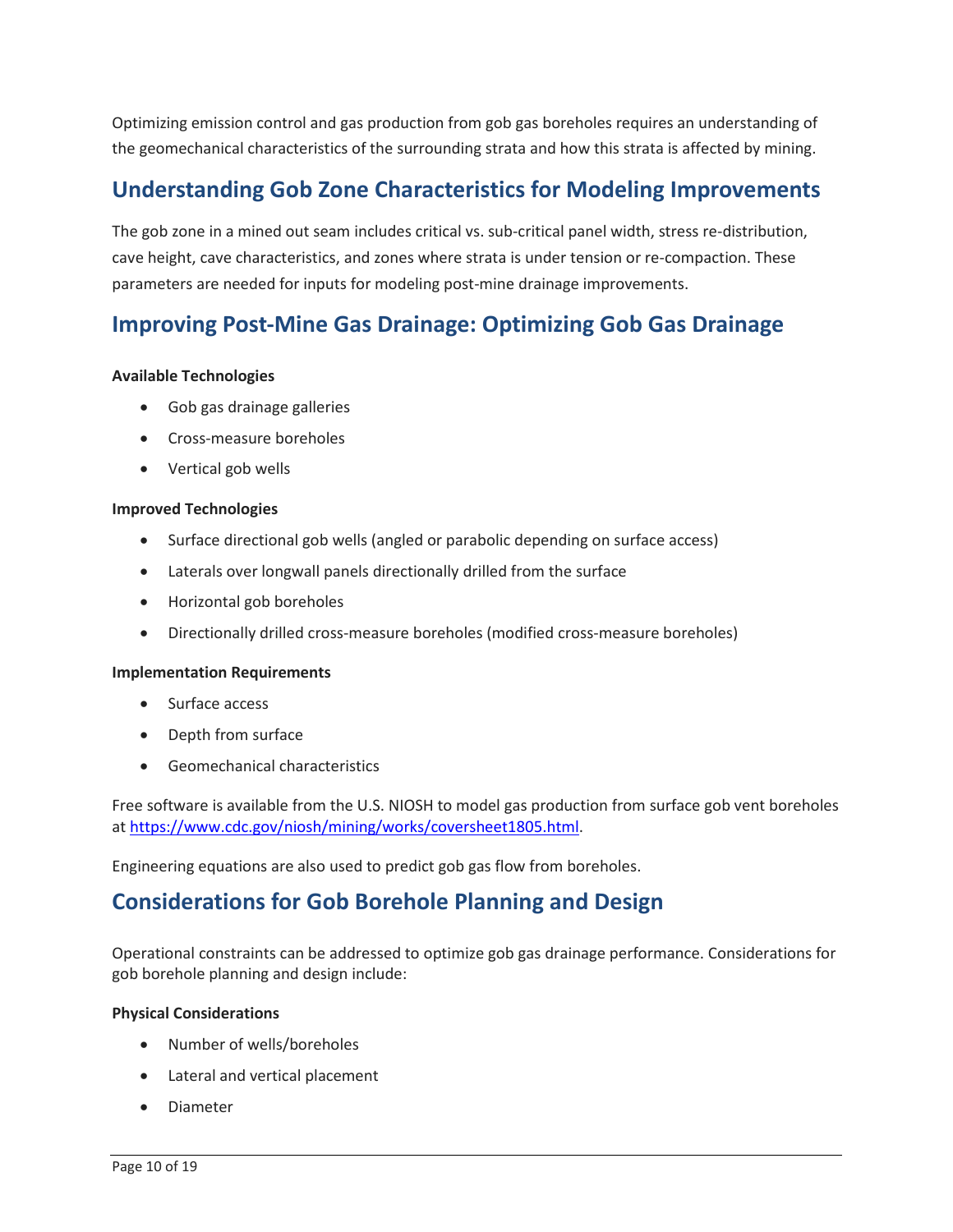- Collar
- Casing and completion

### **Performance Considerations**

- Wellhead vacuum
- Production projections
- Anticipated concentration
- Monitoring provisions

 Number of Horizontal Gob Boreholes (HGB) required for 100m3/min methane flow (500m length and  $75\%$  CH<sub>4</sub> by volume).

| <b>Borehole Diameter</b> |          | <b>Vacuum Pressure</b> |           |
|--------------------------|----------|------------------------|-----------|
| <b>Diameter</b>          | 50 mm Hg | 100 mm Hg              | 150 mm Hg |
| 96 mm                    | 32       | 23                     | 19        |
| $121$ mm                 | 18       | 13                     | 11        |
| 146 mm                   | 12       | 9                      |           |
| 165 mm                   | 9        | 6                      |           |

### **Planning and Designing Gob Gas Boreholes**

rate and methane concentration. Gob gas production and recovered gas quality will depend on a number of factors. Proper planning and designing of gob gas recovery systems will help ensure mine safety while optimizing gob gas production

The cumulative gas production period and the total quantity of gob gas produced increases as vertical gob wells are under-mined through panel completion.

# **Methane Concentration of Gob Gas**

 As noted on the previous slide, the cumulative gas production period and the total quantity of gob gas produced increases as vertical gob wells are under-mined through panel completion. However, the concentration of the recovered gob gas from each subsequent under-mined vertical gob well is reduced through panel completion.

# **Develop Plans for Future Implementation of Gob Boreholes**

 longwall districts based on the mine's development and production plan, and differences in the gob gas Similar to pre-mine drainage boreholes, gob wells or boreholes can be designed for the remaining resource.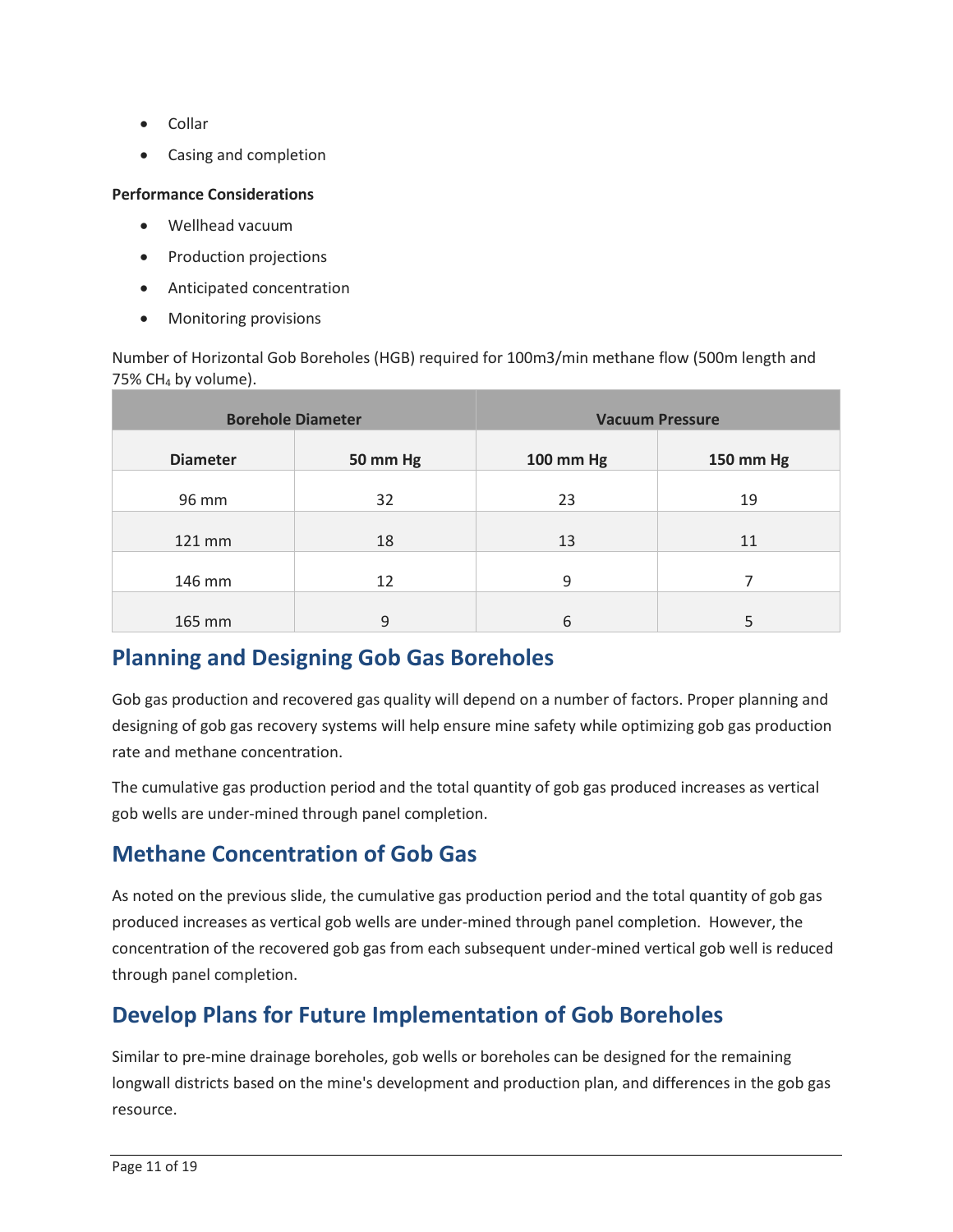including the number, length/depth, and diameter of the boreholes/wells. This will allow project developers to prepare an initial design and schedule for the entire system,

 The initial design provides the basis for the developer to prepare cost estimates for improvements to drainage.

# **Optimizing Gas Collection Pipelines and their Operation**

 pipelines, and pumps and associated equipment to transport the gas to the surface for utilization or A gas drainage system consists of boreholes to produce the coal mine gas, a collection system of venting.

Optimizing the drainage collection system can lead to improved recovery of high-quality gas of commercial value.

Important considerations with respect to optimizing gas collection system are:

- Pipeline construction: materials, connections and layout
- Monitoring and control
- Vacuum pressure and system monitoring/control
- Pipeline integrity monitoring for safety

### **Considerations for Pipeline Construction**

Potential improvements and considerations for improving the gas collection system include:

### **Pipe Materials**

- • Steel especially useful in space-restricted areas or where the pipe may be vulnerable to damage
- • High density polyethylene (HDPE) requires conductive medium to reduce risk of static discharge

### **Connections**

- Gasketed flange
- Fused
- Victaulic to flange

### **Other considerations**

• Handling/installation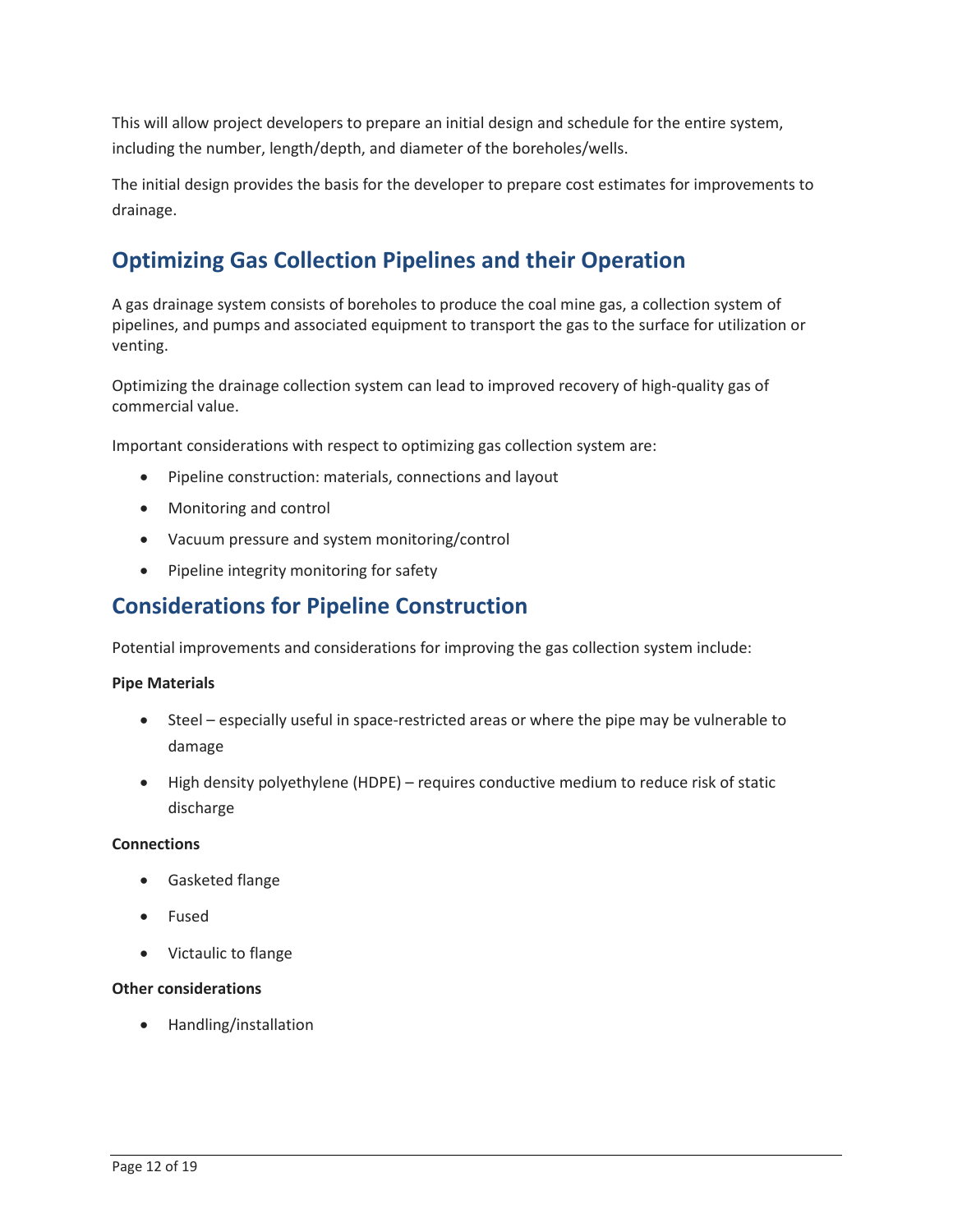Underground pipe systems are vulnerable to damage even when using the most optimal systems. The drainage system should be designed and operated with the premise that there is a finite risk of integrity failure.

| <b>Steel Pipe</b>               |                                                                                   | <b>High-density Polyethylene Pipe</b>                                                                                                                                                                              |                                                                                           |
|---------------------------------|-----------------------------------------------------------------------------------|--------------------------------------------------------------------------------------------------------------------------------------------------------------------------------------------------------------------|-------------------------------------------------------------------------------------------|
| <b>Advantages</b>               | <b>Disadvantages</b>                                                              | <b>Advantages</b>                                                                                                                                                                                                  | <b>Disadvantages</b>                                                                      |
| Superior mechanical<br>strength | Connection can<br>corrode and leak over<br>time<br>Heavy and difficult to<br>move | Non-corrosive:<br>resistant to H2S, does<br>not rust<br>Lighter and easier to<br>handle than steel,<br>reducing installation<br>and maintenance costs<br>Connections can be<br>fused together,<br>minimizing leaks | Less mechanical<br>strength than steel<br>Some concern about<br>static electricity issues |

Details about gas collection system materials:

# **Pipeline Layout**

 point on the surface. Gathering systems can be on the surface or underground. The gas pipeline network acts as a gathering system to bring the produced gas to a central collection

 If only surface wells are drilled (pre-mine drainage wells or gob wells), gas collection systems will be located on the surface (or buried on the surface).

 collection well which leads to the surface. Gas collected from in-mine boreholes (pre-mine drainage or post-mine drainage) will be piped to a gas

# **Pipeline Layout Best Practices**

Best Practice Principles to Follow When Designing the Pipeline Layout

- Minimize the length of pipe
- intercepts, or localize gas collection wells to surface • Eliminate underground pipelines as feasible. For example, use horizontal to vertical well

Benefits of Implementing Best Practices

• Reduces capital and operating costs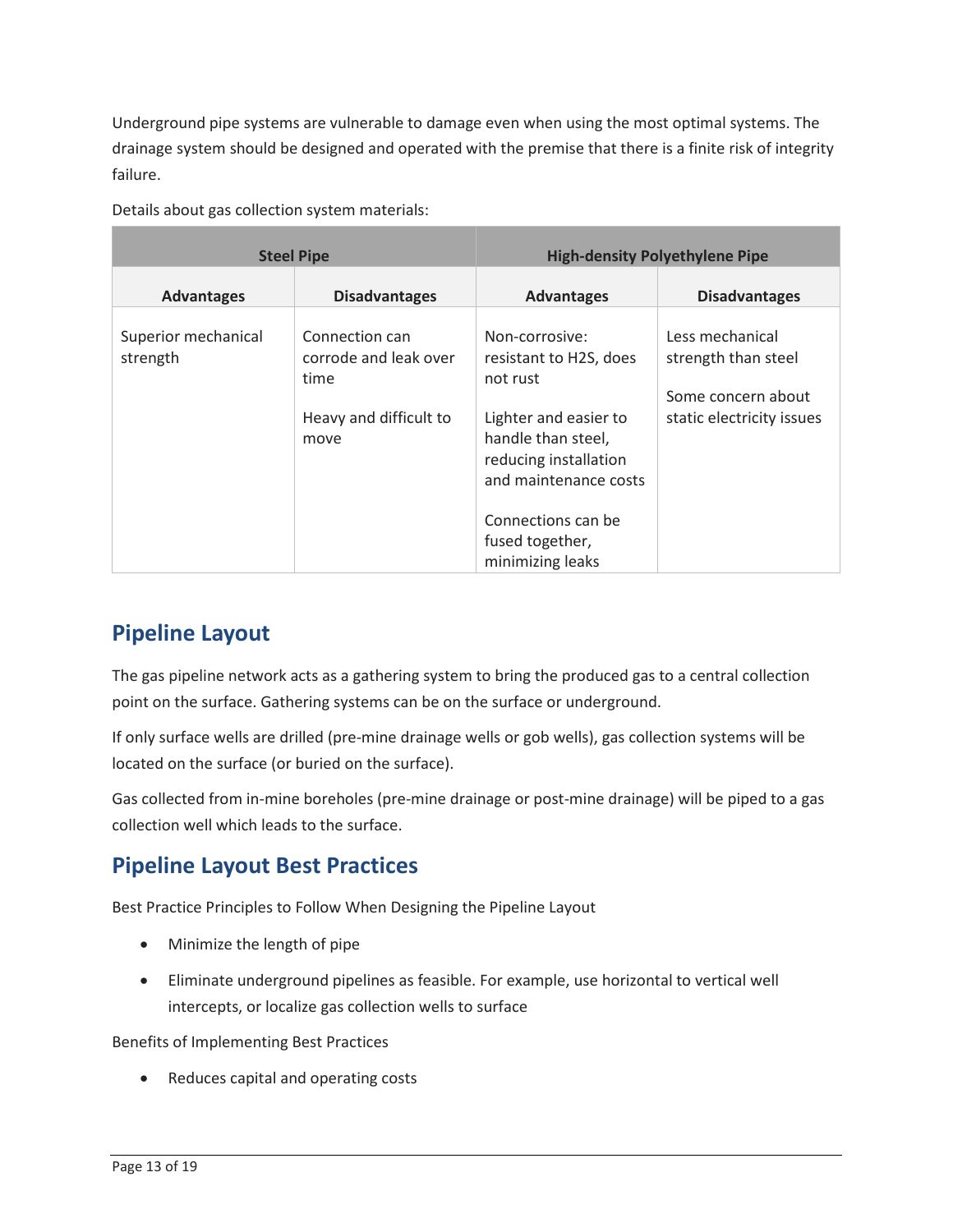- Improves gas quality
- Reduces risk of pipeline damage from operations

### **Pipeline Monitoring and Control**

Methane utilization efficiency and safety can be significantly enhanced if the methane concentration is accurately measured and controlled.

- Use manual or remote monitoring systems to determine the effectiveness of the gas drainage system.
- • Take measurements in a consistent manner at individual wellheads as feasible, in the gas drainage pipe network, and at the surface methane extraction plant.
- Monitor gas flow rate, methane concentration (directly or indirectly), and gauge pressure. Also record barometric pressure, temperature, and moisture content of the gas at central locations to facilitate the standardization of flow data.
- Select monitoring equipment that is capable of correcting for non-methane hydrocarbons to ensure accurate measurements.

# **Pipeline Vacuum Pressure Estimation**

 Generally, for a pre-feasibility study, the project developer does not prepare a detailed design of the gas collection system other than identifying pipeline length, diameter and the location of pipeline intercepts.

intercepts.<br>Wellhead vacuum pressures should be estimated when gob boreholes/wells are used to determine capacity and cost of vacuum plants/blowers.

For a pre-feasibility study, estimates are sufficient, but more detailed engineering designs are required for full feasibility studies and future project implementation.

# **Additional Pipeline Monitoring for System Performance**

Conducting systematic monitoring of other gas collection system components is good practice.

- Manage the underground gas pipeline.
- • Maintain water separation equipment and ensure that the pipeline is not entrained with water or solids.
- Check operation of the pipeline safety integrity monitoring system, including all sectioning valves.
- Clean and check all sensing/monitoring and actuating equipment on a regular basis.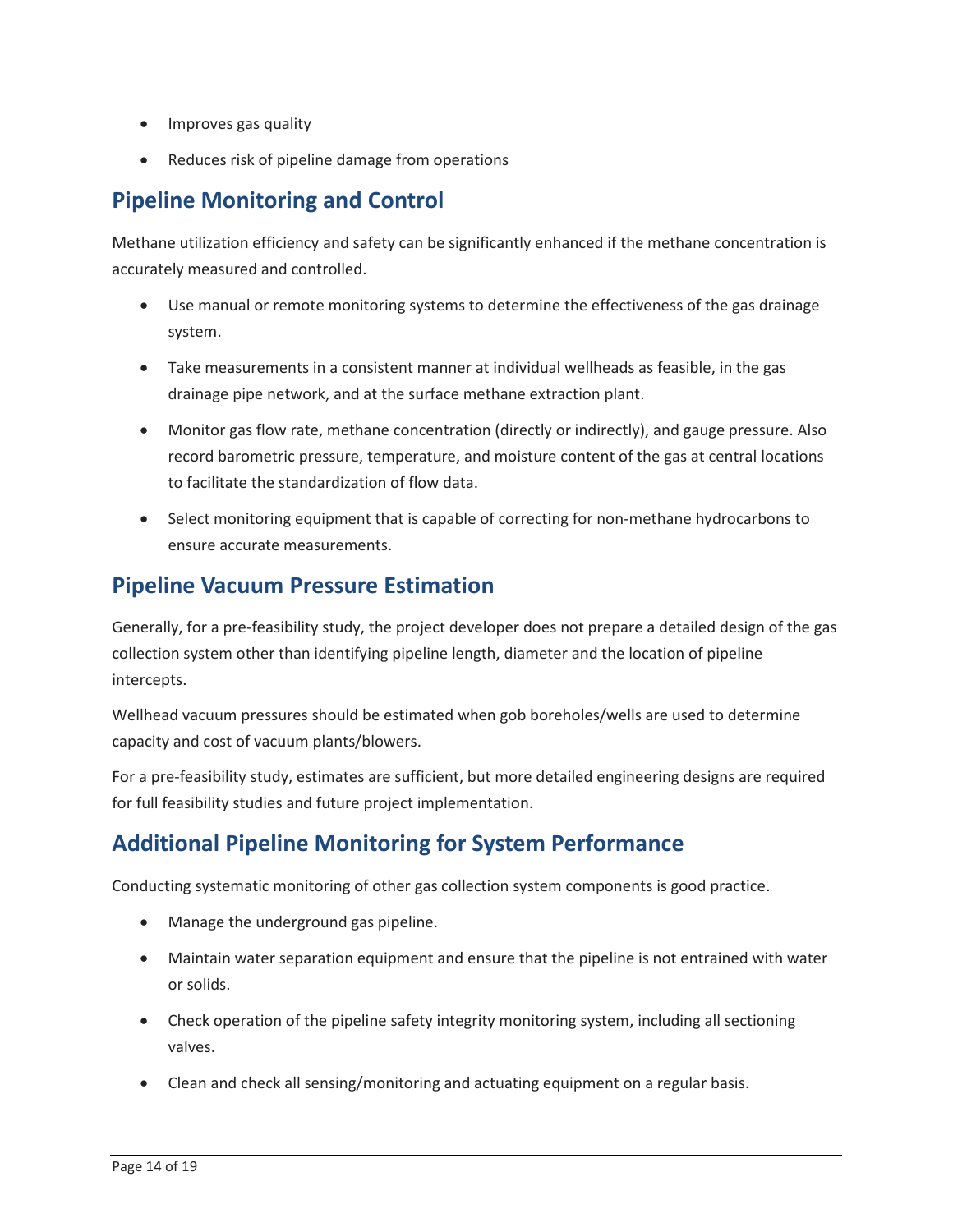Vacuum plant operators can perform routine manual measurements or implement permissible remote monitoring and control systems.

# **Maintaining Vacuum Station**

 underground boreholes to the surface. The gas collection system is normally under suction induced by a vacuum pump, which is controlled by a vacuum station. Vacuum is the primary means of moving gas from pre-mine drainage and post-mine drainage

 Gas flow rate, methane concentration, pressure and temperature should be measured at the vacuum station to ensure safe operation and to prevent the transport of explosive mixtures of methane from the vacuum station to CMM utilization plants, such as power plants, flares and natural gas pipelines.

# **Module 5 Summary**

This module described methods and tools that can be used to improve mine gas drainage.

 Improving mine gas drainage can not only make the mining operation safer, but it can also increase coal production and result in the production of higher quality gas.

It is important to note that the drainage system design may need to be adjusted on a continual basis to ensure that gas production is optimized as the mine develops over time.

Module 6 will discuss how to quantify the benefits of improvements to methane drainage systems.

# **Thank you!**

You have completed Module 5.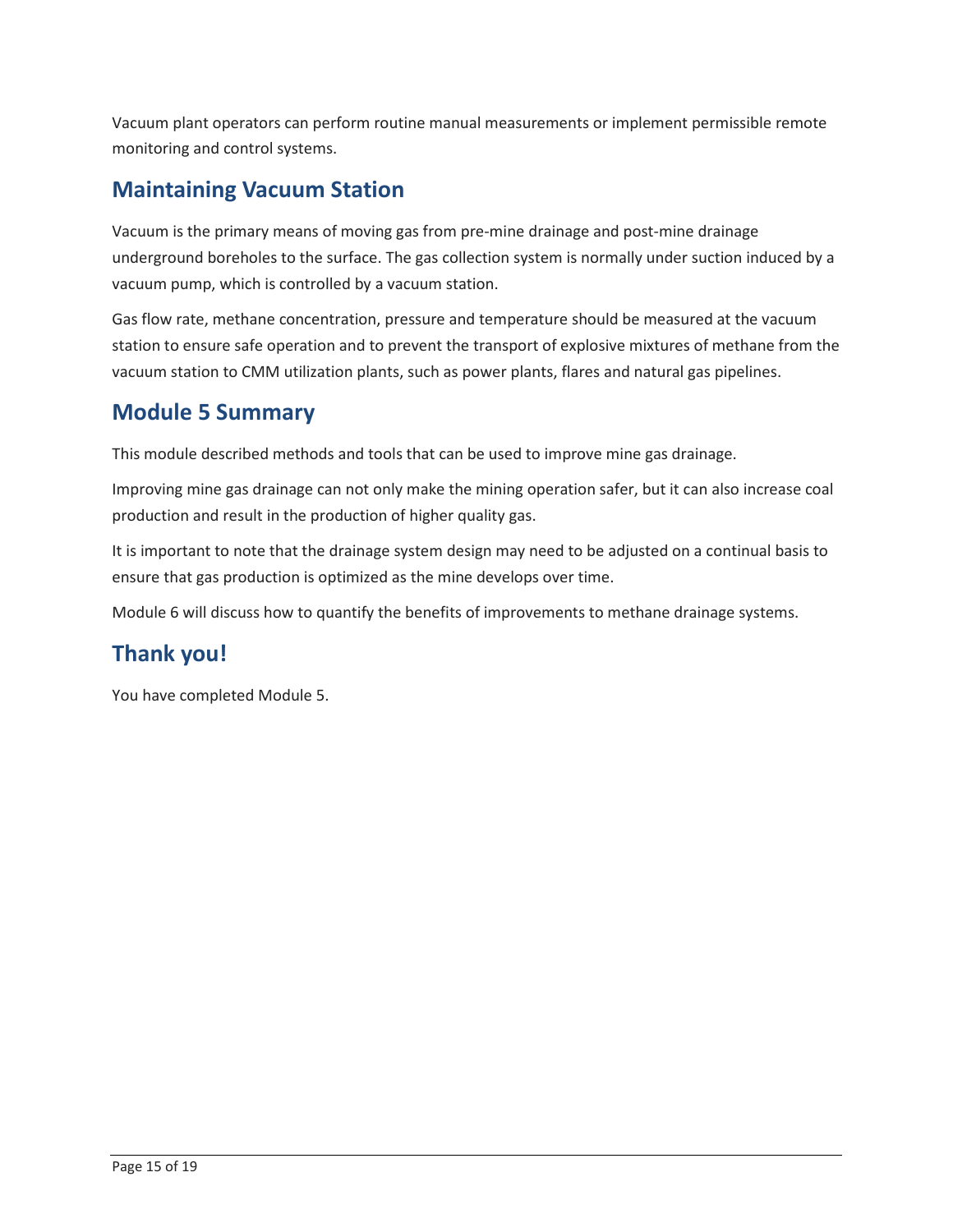# **Glossary of Terms**

**Borehole** — A narrow shaft bored in the ground, either vertically or horizontally.

**Borehole Spacing** — The measured distance between two or more boreholes drilled for production.

 **Capital Cost** — Fixed, one-time expenses incurred on the purchase of land, buildings, construction, and equipment used in the production of goods or in the rendering of services. In other words, it is the total cost needed to bring a project to a commercially operable status.

 **Casing** — A large diameter pipe that is assembled and inserted into a recently drilled section of a borehole.

 **Coal Mine Methane (CMM)** — Methane released from coal due to mining activities. Like CBM, CMM is a subset of the methane found in coal seams, but it refers specifically to the methane found within mining areas (e.g., within a mining plan), while CBM refers to methane in coal seams that will never be mined. Because CMM would be released through mining activities, recovering and using CMM is considered emissions avoidance.

 **Collar** — A common component of drilling infrastructure that provides weight on bit for drilling. Drill collars are thick-walled tubular pieces machined from solid bars of steel, usually plain carbon steel but sometimes of nonmagnetic nickel-copper alloy or other nonmagnetic premium alloys.

**Completion** — The act of installing pipe in a borehole after the drilling operation is completed.

**Degasification —** The process of removing gases from a coal mine.

 **Drainage Galleries** — Existing roadways or purpose-driven roadways above or below the mined seam that collect methane from gob areas. The galleries are sealed, and vacuum pressure is applied to draw the gas from the galleries into the pipeline system. These are also sometimes referred to as superjacent boreholes.

**Faults** — Breaks in the earth's crust across which movement has occurred.

 **Feasibility Studies** — Thorough report investigating the economic and technical feasibility of project development. This document is considered "bankable", meaning it is sufficient to secure project financing.

 **Friability** — When coal is easy to break or crumble it is said to be friable. This has a significant impact on gas management as gas drainage boreholes drilled in friable coals can easily collapse, thereby inhibiting degasification of the mine.

**Gas Content —** Volume of gas contained in a unit mass of coal and is generally expressed in cubic meters, at standard pressure and temperature conditions, per ton of coal.

 **Gas Drainage** — Methods employed by underground coal mines, abandoned mines, and occasionally advance of mining using pre-drainage techniques and from coal seams disturbed by the extraction surface mines, for capturing the naturally occurring gas in coal seams to prevent it entering mine airways. Gas drainage systems include a combination of drainage boreholes and/or galleries, a gathering network, and vacuum pumps to draw gas to the surface. Gas can be removed from coal seams in process using post-drainage techniques. It is often referred to as methane drainage if methane is the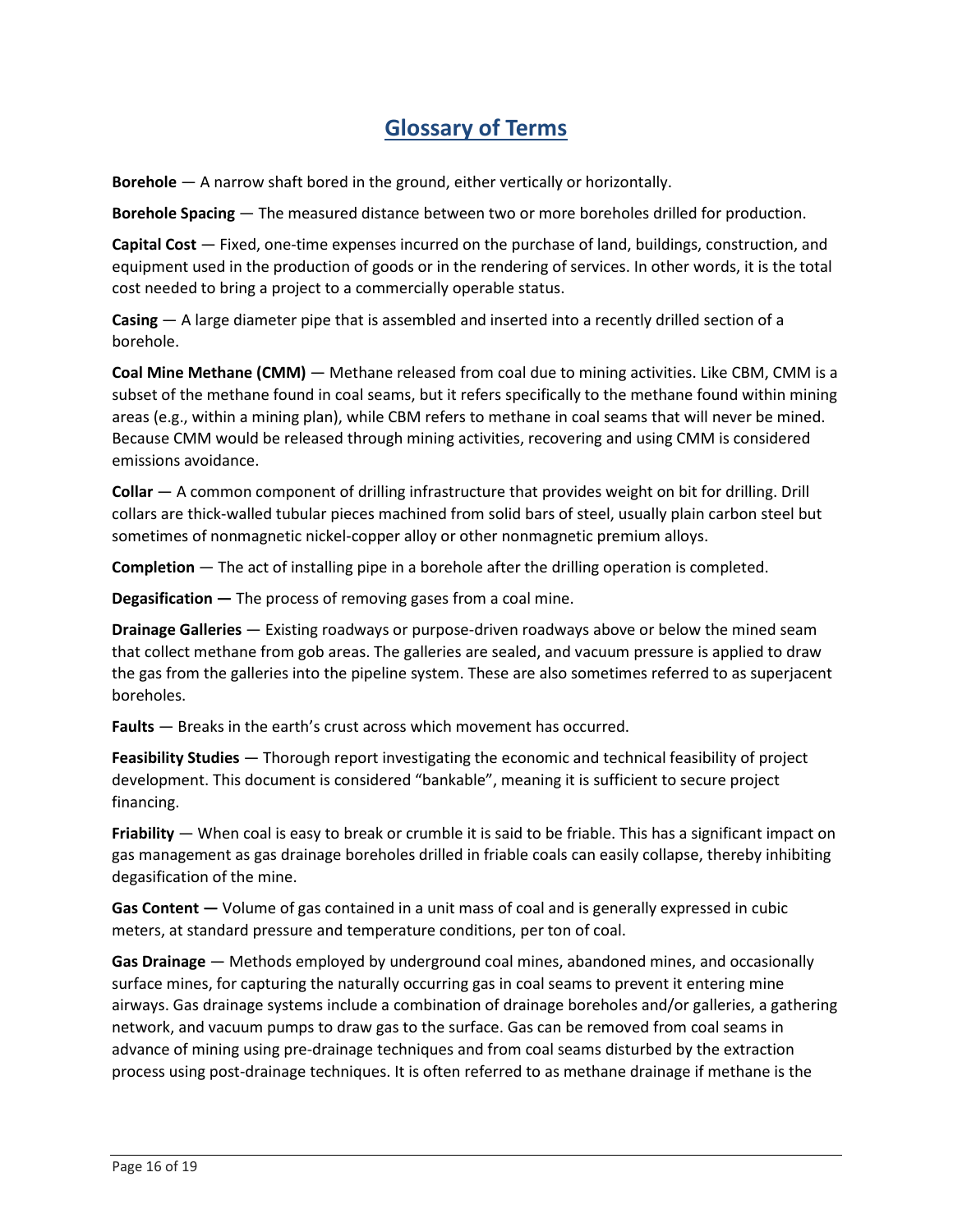main gas component target to be captured. Gas drainage produces coal mine methane of a higher quality than ventilation, generally in the 25 — 100 percent range.

 **Gas Drainage Efficiency** — The volume of methane produced from gas drainage as a share of all methane produced at a mine.

 **Gas Gathering System** — A system of pipelines, moisture and dust removal equipment, and prime  movers (e.g., vacuum pumps, compressors) that transport gas from borehole wellheads to the surface.

 **Gas Production** — The quantity of gas produced by pre-mine drainage and post-mine drainage boreholes and drainage galleries.

 **Global Methane Initiative (GMI) —** Launched in 2004, the GMI is an international public-private initiative that advances cost-effective, near-term methane abatement and recovery and use of methane wastewater), coal mines, and oil and gas systems. Focusing collective efforts on methane emission sources is a cost-effective approach to reduce greenhouse gas (GHG) emissions and increase energy as a clean energy source in three sectors: biogas (including agriculture, municipal solid waste, and security, enhance economic growth, improve air quality and improve worker safety.

**Gob (Goaf) —** Broken, permeable ground where coal has been extracted by longwall coal mining and the roof has been allowed to collapse, thus fracturing and de-stressing strata above and, to a lesser extent, below the seam being worked. The term gob is generally used in the United States; elsewhere, goaf is generally used.

 **Greenhouse Gas Emissions (GHG)** — The release of greenhouse gases and/or their precursors into the atmosphere over a specified area and period of time. May be labelled as anthropogenic (resulting from human activities) or naturally occurring.

 **Igneous Intrusions** — Molten magma that rises from the mantle that thrust into existing rock formations.

 **In-Situ** — It can mean "locally", "on site", "on the premises", or "in place" to describe where an event takes place and is used in many different contexts. For example, in fields such as physics, geology, chemistry, or biology, in situ may describe the way a measurement is taken, that is, in the same place the phenomenon is occurring without isolating it from other systems or altering the original conditions of the test. The opposite of in situ is ex situ.

 **Longwall —** One of three major underground coal mining methods currently in use. Employs a shearer long. This mining method can produce large quantities of coal and gas. which is pulled mechanically back and forth across a face of coal that is usually several hundred feet

**Longwall Face —** The end of the longwall panel that is being cut by the longwall shearer.

**Longwall Panel —** Large blocks of coal that are mined with a longwall shearer.

 **Methane** — Methane is a potent greenhouse gas. Methane's lifetime in the atmosphere is much shorter Methane is the main precursor of ground level ozone pollution, and thus affects air quality. Methane is also an energy resource that can be captured and used. Methane in mines poses safety risks, due to its than carbon dioxide, but it is 28 times as efficient at trapping radiation than CO2 over a 100-year period. explosiveness when mixed with air.

 **Permeability** — The state or quality of a material or membrane that causes it to allow liquids or gases to pass through it.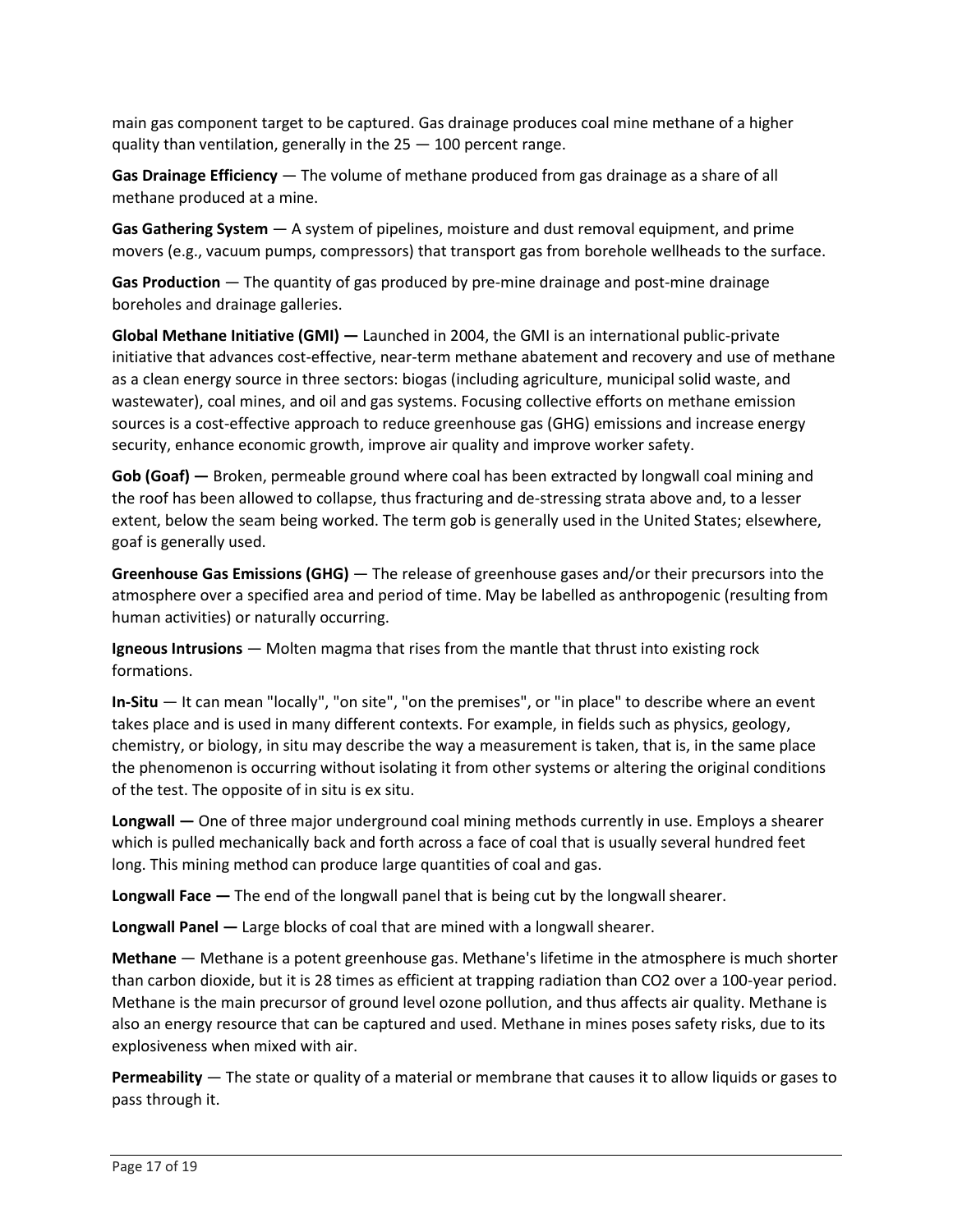under-mining but producing gas during and after the seam is being mined. **Post-Mine Drainage** — Drilling boreholes (vertical gob wells, cross-measure boreholes, directional horizontal boreholes, or gob drainage galleries) in advance of mining so that they are in place prior to

 **Post-Mine Drainage Boreholes** — Boreholes drilled above or below the mined seam which produce the surface or in-mine. Initially, methane concentrations can be high, but concentrations will decline methane from gob areas after the coal seam is mined. Post-mine drainage boreholes can be drilled from relatively quickly as air from the gob area is drawn into the boreholes. There are also commonly referred to as post-drainage boreholes.

 **Pre-Feasibility Studies** — Typically provide a detailed technical analysis of site-specific information and considers project financing. Provides a gas production forecast and a review of current gas drainage practices. However, this document provides less granularity than a full feasibility study. This document is typically not considered a "bankable" document.

 **Pre-Mine Drainage** — Drilling in-seam boreholes to extract gas from the coal seam in advance of mining operations.

 **Pre-Mine Drainage Boreholes** — Boreholes drilled into the mined seam or adjacent gas-bearing rock seam is mined. Once mined-through, gas production ceases. Methane concentrations can be very high, and coal strata in advance of mining to remove methane before mining occurs. Pre-mine drainage boreholes can be drilled from the surface or in-mine. Gas is produced in the boreholes before the coal and boreholes can produce gas for many years in advance of mining. These are also commonly referred to as pre-drainage boreholes.

 **Reservoir Pressure** — An indication of how much fluid (gas, oil, or water) is remaining in the reservoir. It represents the amount of driving force available to drive the remaining fluid out of the reservoir during a production sequence.

 **Reservoir Simulation** — Provides a consistent and reliable way to account for the complex mechanisms of coal seam gas desorption and diffusion. Also provides the opportunity for field and laboratory data to be integrated into a single geologic/reservoir model to evaluate exploration and development strategies.

**Standpipe** — A system of pipes that connect the components of a gas drainage system.

**Strata** — A layer of sedimentary rock or soil; refers to a layer of coal in this instance.

 **United Nations Economic Commission for Europe (UNECE)** — The United Nations Economic Commission for Europe (ECE or UNECE) is one of the five regional commissions under the jurisdiction of states, most of which are based in Europe, as well as a few outside of Europe. Its transcontinental Kazakhstan, Kyrgyzstan, the Russian Federation, Tajikistan, Turkmenistan, the United States of America, the United Nations Economic and Social Council. It was established in order to promote economic cooperation and integrations among its member states. The commission is composed of 56 member Eurasian and non-European member states include: Armenia, Azerbaijan, Canada, Georgia, Israel, and Uzbekistan.

 **Ventilation Air Methane (VAM)** — CMM that is removed via ventilation systems which use fans to dilute the methane to safe levels by circulating fresh air through the mine. VAM is the largest source of methane emissions from underground coal mines.